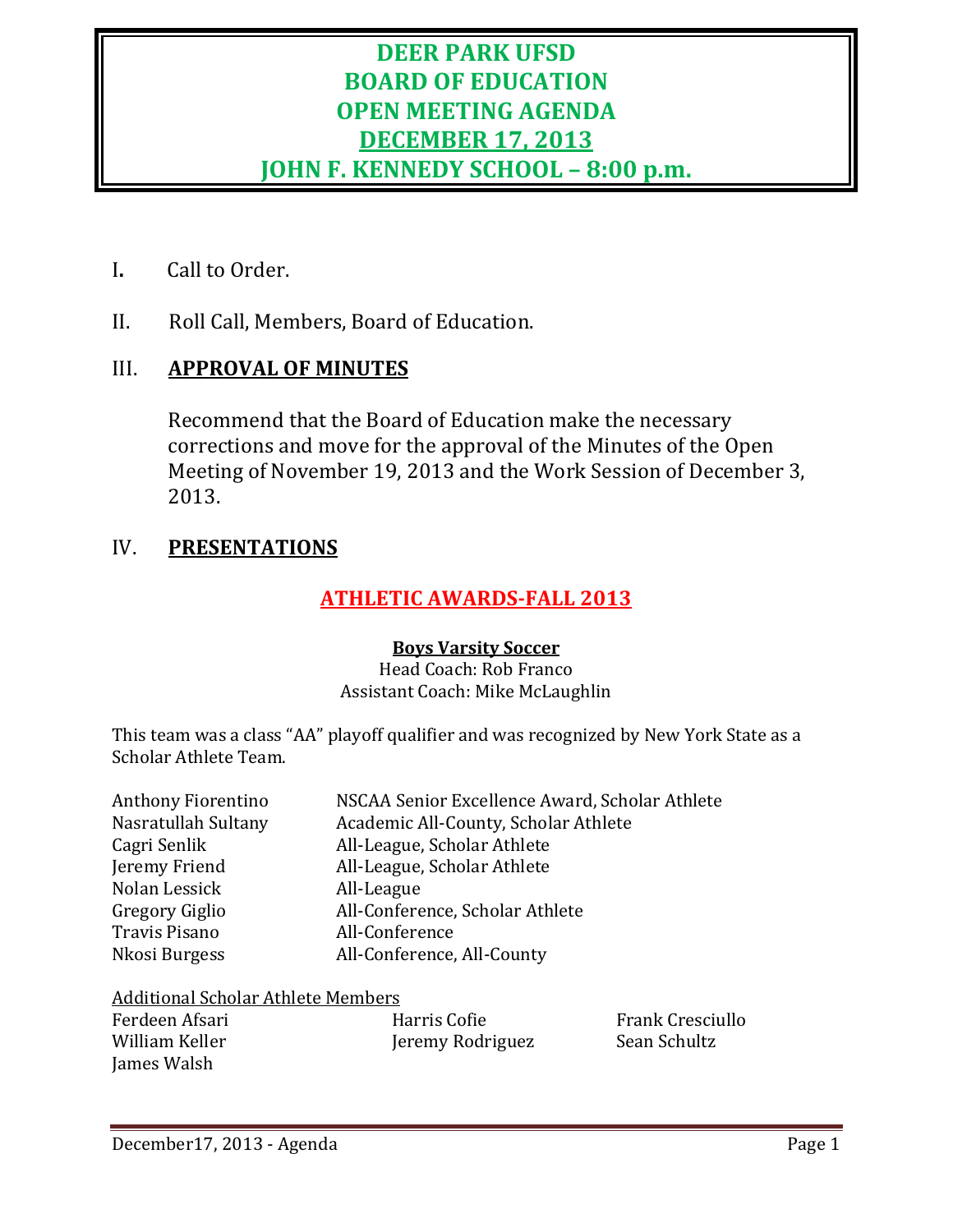#### **Girls Varsity Soccer**

Head Coach: Ian Kyranakis Assistant Coach: Greg Menig

This team was recognized by New York State as a Scholar Athlete Team.

Jennifer Depre All-League<br>Jordan Lazarich All-Confere

All-Conference, Scholar Athlete

# Additional Scholar Athlete Members<br>Taylor Brennan Courtney

Mollie Rooney

Taylor Brennan Courtney Brown Kristen DeBiase Nicole DiNardo Alexandra Donnelly Carli Fonseca Olivia Grizzle **China Hominique Guttadauria**<br>
Robyn Iversen Mallison Khare Allison Khare Samantha Lagnese<br>Emily Melendez Chivia Mosca Taylor Maucere Emily Melendez<br>1991 - Mollie Rooney<br>1992 - Daniela Zabbatino

#### **Varsity Volleyball**

Head Coach: Nicholas Sepe

This team was recognized by New York State as a Scholar Athlete Team.

Julia Connolly All-Conference, Scholar Athlete

Additional Scholar Athlete Members

Nicolette Trovato

Brittany Allan Tia Bahr Amanda Betzold Alexis Blumengold Jacqueline Collard Nicolette DiNardo Tara Englehardt Stephanie Etersque Theresa Grimaldi Samantha Panzenbeck<br>Ali Wiener

#### **J.V. Volleyball**

Head Coach: Anthony Saccone

This team had an undefeated season with a final record of 17-0.

- Alexandra Collard Grace DeDora Jenna Dee Francesca Tavella Kellee Washington
- Genevieve Ferguson Gabriellia Matter<br>Alexis Paulich Gabrielle Paulich Kristina Occhino Alexis Paulich Danielle Paulich Kayla Rios Sabrina Schembri Gianna Silano
-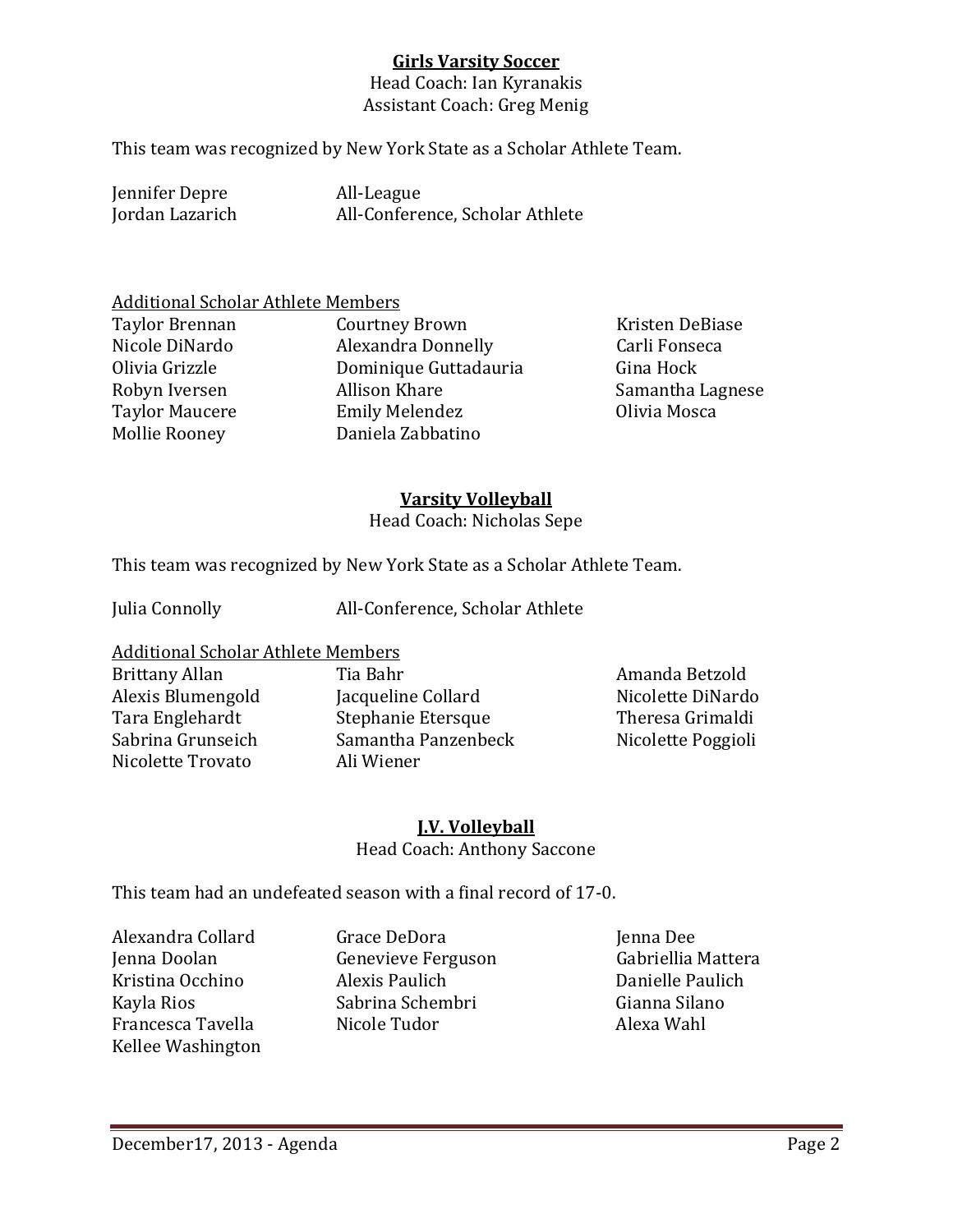#### **Varsity Football**

Head Coach: Ron Langella Assistant Coach: Adam Brown Assistant Coach: Anthony Tannacore

This team was a League III Playoff Qualifier.

Kyle Lessick All-Conference Zachery Lugo All-Conference<br>Thomas Reed All-Conference Thomas Reed<br>Jasawn Thompson

# All-Conference, All-County

# **J.V. Football**

Head Coach: Al Ritocco Assistant Coach: Joe Bianca

This team received the Sportsmanship Award for their league.

Kevin Aparicio Vincent Aparicio Calogero Arena Kermann Azemar David Batkiewicz Matthew Bisono Jarett Bonser Dylan Brooks Carlos Buitrago Jace Dietrich Andre' Earle Daniel Fisher Dylan Frangipani John Galaor Lawrence Hawley Patrick Leon Allon Littlejohn Kevin Loeber Michael Lugo Christopher Markey<br>Tyger Munn Matthew Pacheco Nicholas Passanante Joseph Rendino Nicholas Rendino Michael Scaffidi Jake Seitz<br>Michael Vitale Jack Alfred Vittorio Michael Vitale

Anthony D'Arrigo Joubert Defen<br>Andre' Earle Daniel Fisher Jaysen Rodriguez Elijah Rutherford Tyler Sawicki

Salvatore Capone Lendl Charles Anthony Competiello Jamar Jimenez Richard Keuler Samuel LeGendre-Cineus Tyger Munn Matthew Pacheco Giavonni Passanante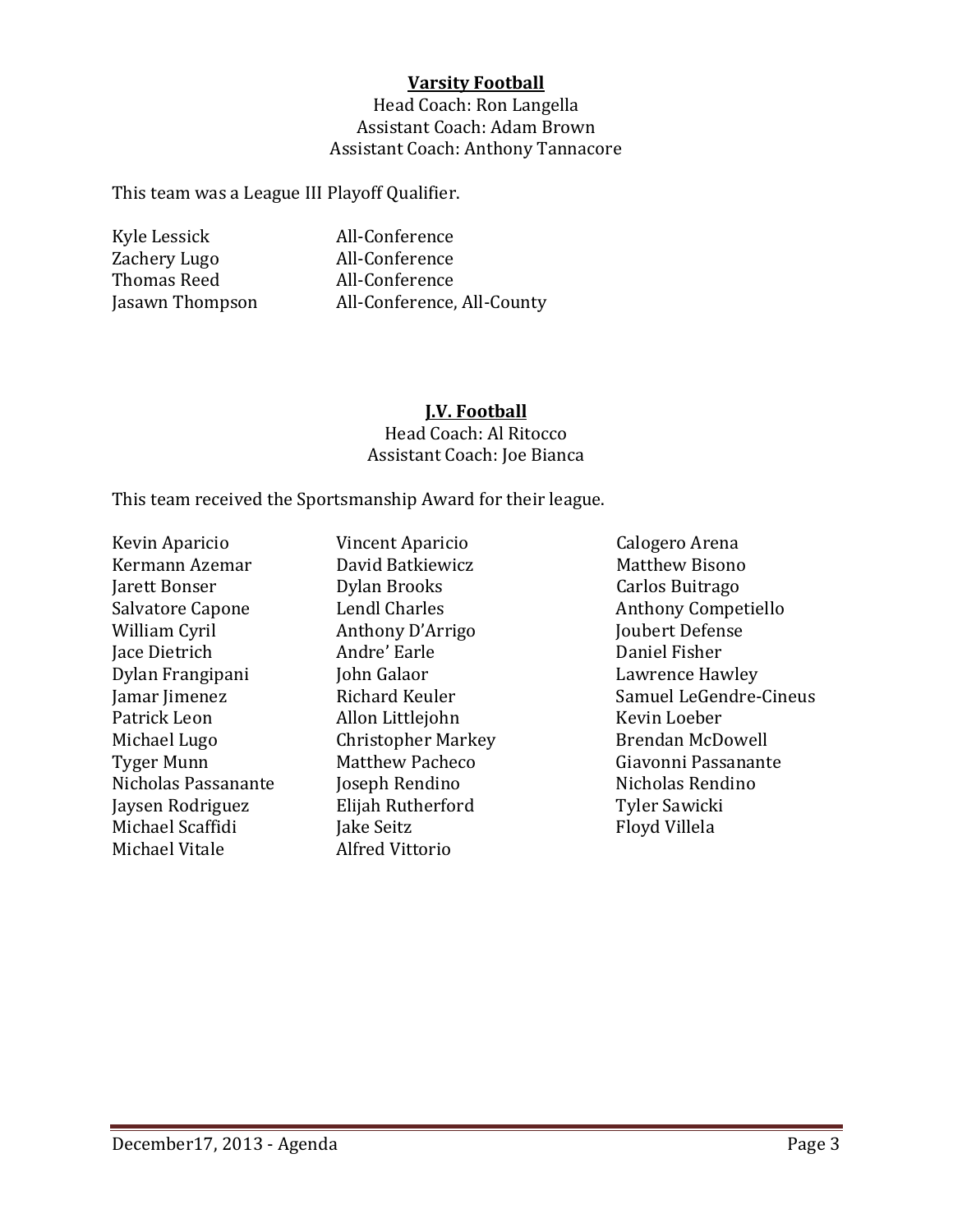#### **Varsity Girls Tennis**

Head Coach: Caryn Kaplan

This team was League IV Champions and was recognized by New York State as a Scholar Athlete Team.

| Meagan Byrne   | All-League, Scholar Athlete |
|----------------|-----------------------------|
| Nicole McElroy | All-League, Scholar Athlete |
| Kristy Vitucci | All-League, Scholar Athlete |

Additional Scholar Athlete Members<br>Tonimarie Cresciullo Hope Mahon

Tonimarie Cresciullo de Hope Mahon de Cresciullo de Hope Mahon de Reseau de Kristen Mecca de Alvason Michalek <br>Alvson Michalek de Samantha Racano de Nora Seem Alyson Michalek Samantha Weeks

#### **Girls Swimming & Diving**

Head Coach: Nicole Velez Assistant Coach: Ashley Warren

This team was recognized by New York State as a Scholar Athlete Team.

| Olivia Parks         | All-League, Scholar Athlete |
|----------------------|-----------------------------|
| Catherine Pfundstein | All-League, Scholar Athlete |

# Additional Scholar Athlete Members<br>Ierline Aristide K

Cheyenne Clinkscales<br>
Michelle Guerrero<br>
Denise Leger Javairia Nadeem Sandra Popa<br>Natalie Tianga Natalie Books Natalie Tianga

Kathryn Block Cynthia Chan<br>Laura Diaz Monique Escalante Denise Leger Jasmine Moubariki<br>Sandra Popa Madison Sluter

#### **Boys Cross Country** Head Coach: Kevin Marner

This team was recognized by New York State as a Scholar Athlete Team.

Andrew Schaefer All-League, Scholar Athlete

# Additional Scholar Athlete Members<br>Adam Ahmed Byan Brown

Michael Theiling

Adam Ahmed Ryan Brown Vincent Cotrone Joseph Curry Joseph Etersque Logan Hewlette Joseph Sanchez Thomas Sandrick Wong<br>
Heraldick Wong Kevin Xie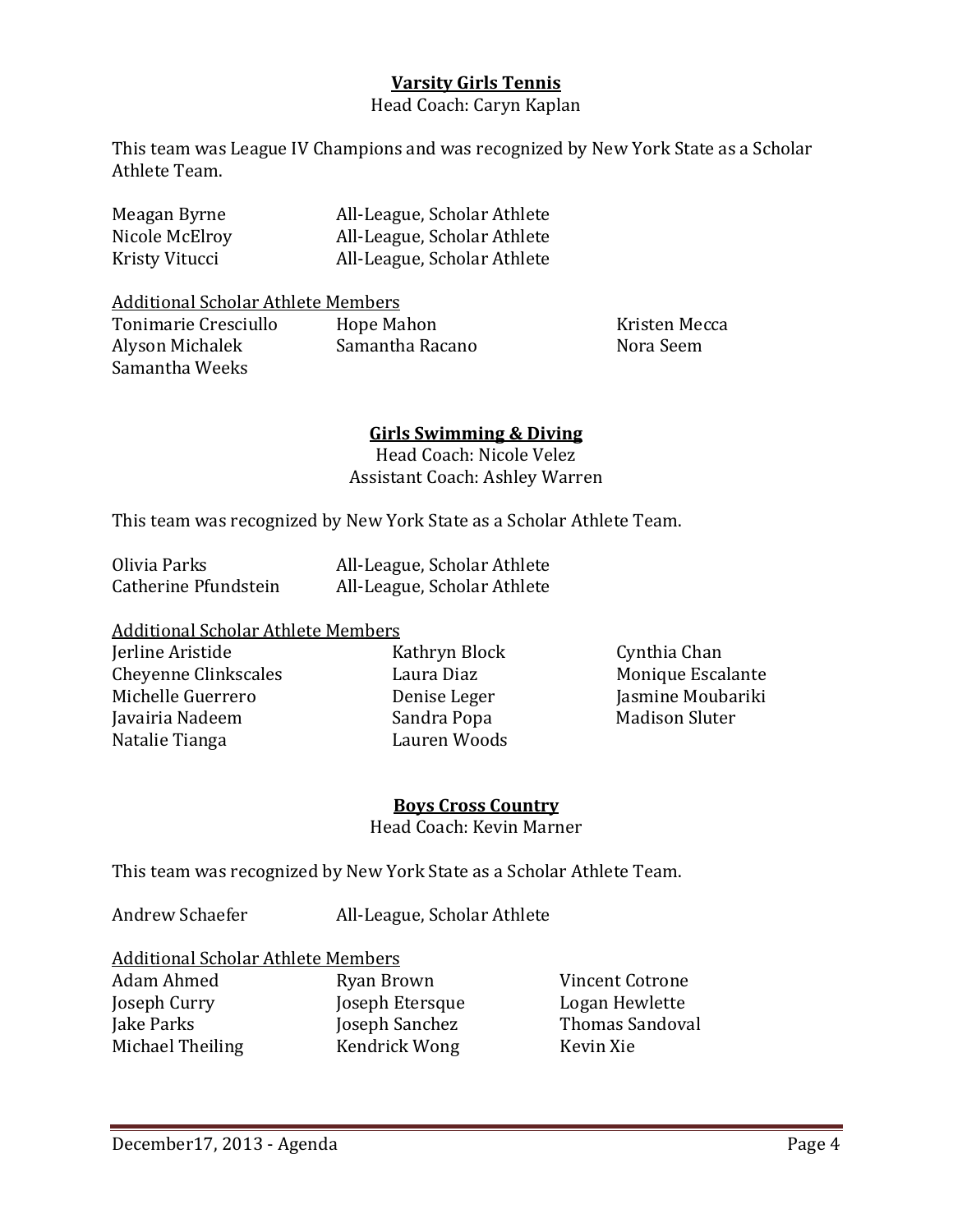#### **Varsity Cheerleading**

Head Coach: Lia Demyen

This team was recognized by New York State as a Scholar Athlete Team.

Jessica Casserly Julia Girani Alexandra Guida<br>Danielle Guida Stephanie Martino Micaela Morello Megan Murgittroyd Courtney Olsen Taylor Price Jessica Trojan

Stephanie Martino Micaela More<br>Courtney Olsen Taylor Price Keri Sickenberger

#### **Kickline** Head Coach: Ariel Miano Choreographer: Samantha McIllwaine

This team was recognized by New York State as a Scholar Athlete Team.

Angela Zabas

Toni Ann Cox Julianna Diaz Kristina DiNardo Amy Dinoff Erica Dinoff Francesca Iannella Emily Le Arianna Leo Victoria Major Amanda Nicolas Emily Panzenbeck Olivia Parks Taylor Thomas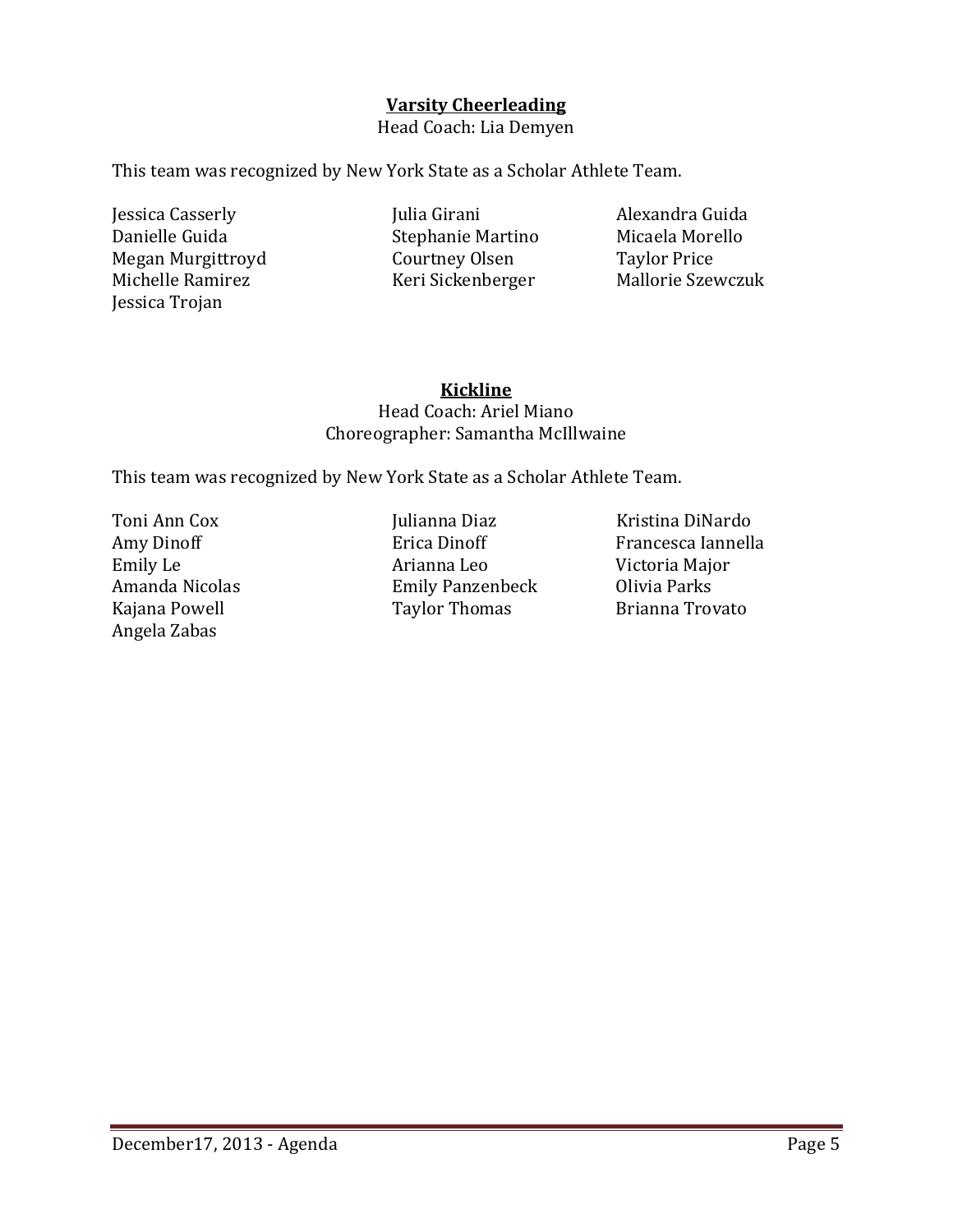# V. **NEW BUSINESS:**

# **1. 2014-2015 SCHOOL HOLIDAY CALENDAR**

 *Recommend that the Board of Education approve the following resolution:*

 **RESOLVED**, that the Board of Education approve the 2014-2015 School Holiday Calendar.

# **2. 2014-2015 CSEA PAID HOLIDAY SCHEDULE**

*Recommend that the Board of Education approve the following resolution:*

**RESOLVED**, that the Board of Education approve the 2014-2015 CSEA paid holiday schedule.

# **3. DISPOSAL OF WORKBOOKS/ENCYCLOPEDIAS AT JFK**

*Recommend that the Board of Education approve the following resolution:*

**RESOLVED**, that the Board of Education approve the disposal of the following outdated workbooks and encyclopedias from JFK.

2 sets of 1996 World Book Encyclopedias 2 sets of 1992 World Book Student Discover Houghton Mifflin Math – Grade 4 (teacher guides/supplemental materials) Scott Foresman Math – Grade 3 (teacher guides/supplemental materials) Glencoe Math – Grade 5 (teacher guides/supplemental materials)

# **4. DISPOSAL OF TWO MICROWAVES FROM ROBERT FROST MS**

*Recommend that the Board of Education approve the following resolution:*

**RESOLVED**, that the Board of Education approve the disposal of two (2) microwaves which are broken and beyond repair.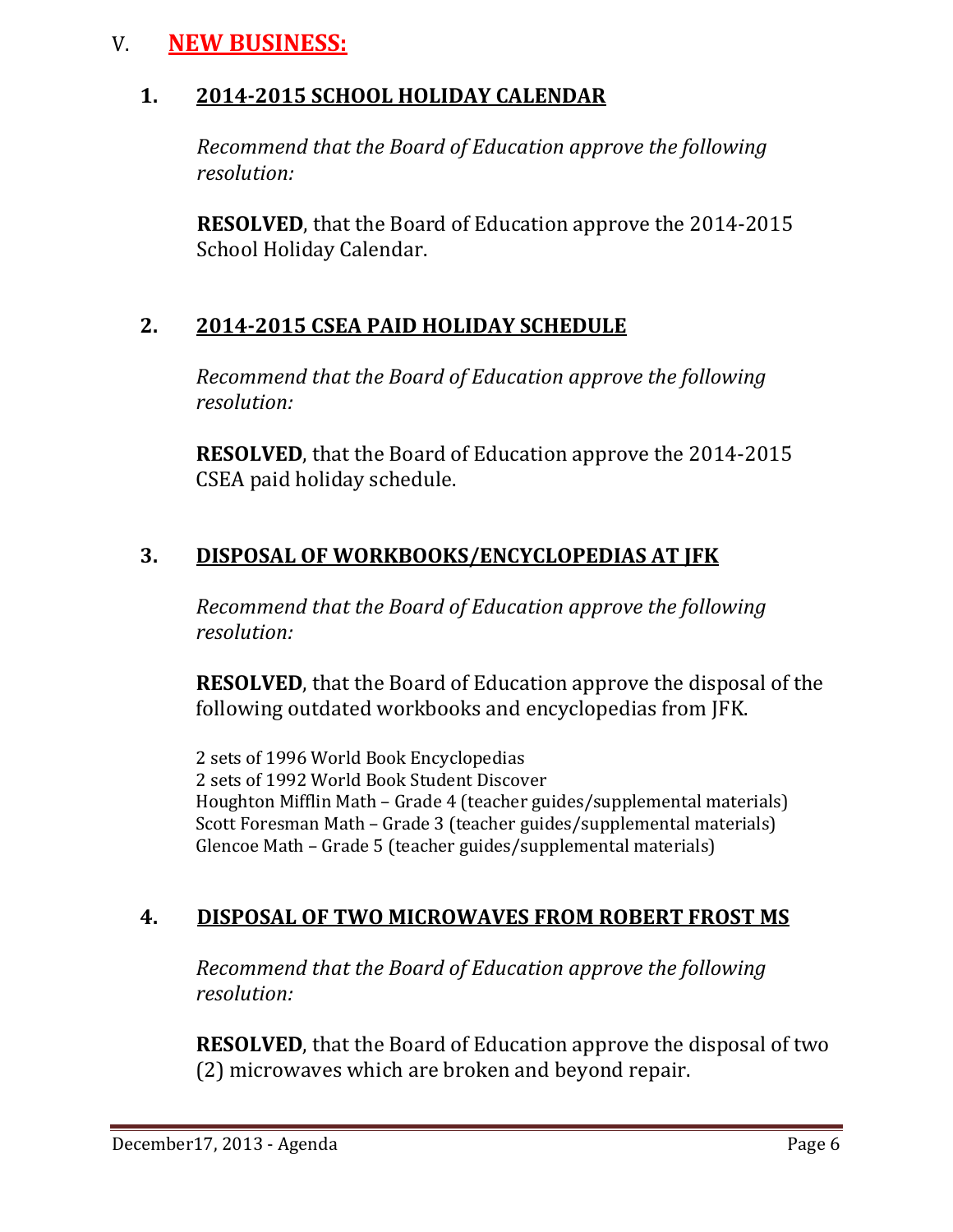# **5. APPROVAL OF FOLLOW-UP LETTER OF SUPPORT OF SUFFOLK COUNTY SCHOOLS SUPERINTENDENTS ASSOCIATION'S LETTER TO COMMISSIONER JOHN B. KING, JR. AND GOV. ANDREW M. CUOMO**

WHEREAS, on November 8, 2013 the Suffolk County Schools Superintendents Association sent Dr. John B. King Jr. (New York State Education Commissioner and President of the University of the State of New York) and Honorable Andrew M. Cuomo (Governor of New York State) a letter regarding the following topics:

- 1. Slow Down Implementation of New Exams
- 2. Reduce "Over Testing" and Eliminate the Duplication of Testing
- 3. Re-Evaluate the Relationship between Student Test Scores, APPR & Teachers Scores
- 4. Provide Alternatives to Implementation of State-Wide Computerized Testing
- 5. Common Core

WHEREAS, the Deer Park School District endorses all points, statements and suggestions described in the letter sent by the Suffolk County Schools Superintendents Association to Dr. John B. King, Jr. and Governor Andrew Cuomo; and

WHEREAS, the Deer Park School District desires to send a follow-up letter of endorsement to Dr. John B. King Jr. and Governor Andrew Cuomo to show additional support to the Suffolk County Schools Superintendents Association; therefore

BE IT RESOLVED, the Board of Education of the Deer Park School District approves sending a follow-up letter of endorsement to the Suffolk County Schools Superintendents Association's letter reiterating their points, statements and suggestions pertaining to the above topics; and

BE IT FURTHER RESOLVED, this letter will be sent to Dr. John B. King Jr. (New York State Commissioner and President of the University of the State of New York) and the Honorable Andrew M. Cuomo (Governor of New York State) and will be signed by the Superintendent of Schools, Board President and the PTA Council.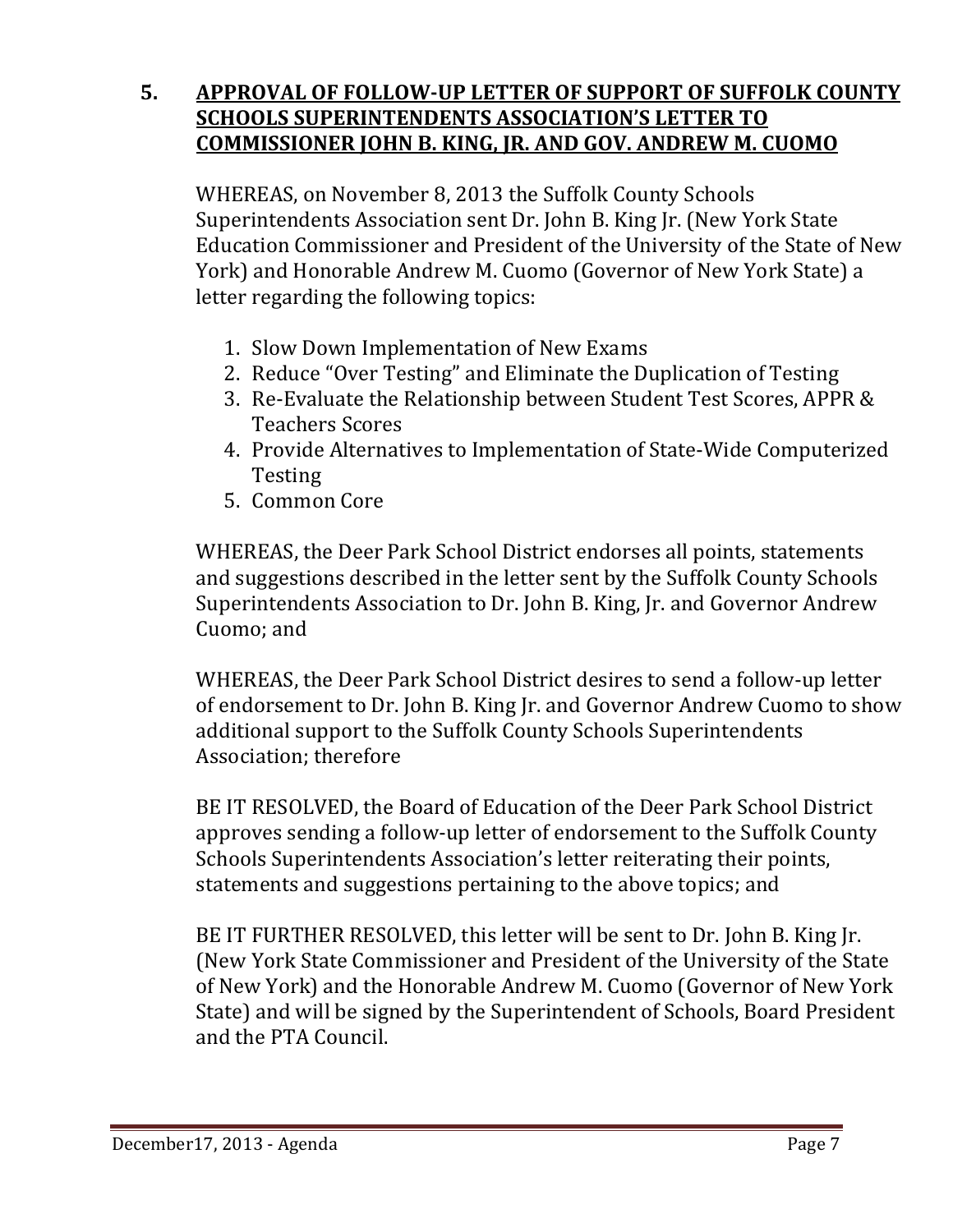# **6. ADDITIONAL STAFF TO COMMITTEE ON SPECIAL EDUCTION & DIGNITY ACT COORDINATOR**

*Recommend that the Board of Education approve the following resolution:*

**RESOLVED**, that the Board of Education approve Charlie Cobb, Associate Principal, to the previously approved list (7/9/13) of staff to the Committee on Special Education and as a Dignity Act Coordinator for the 2013-14 school year.

# **7. CHANGE ORDER #1 FOR MASONARY PAVING CONSTRUCTION**

 *Recommend, that the Board of Education approve the following resolution:*

**RESOLVED**, that based upon the approval of the District's architect, revision to change order No. 1 for Contract No. 2 (Masonry Paving) with A-1 Construction and Renovation, is hereby approved to reflect an increase of \$6,985.00.

# **8. LOWER MILEAGE REIMBURSEMENT RATE TO 56 CENTS PER MILE**

 *Recommend, that the Board of Education approve the following resolution:*

 **RESOLVED**, per the IRS the business standard mileage rate for transportation expenses paid or included beginning January 1, 2014 will be 56 cents per mile (lowered from 56.5 cents)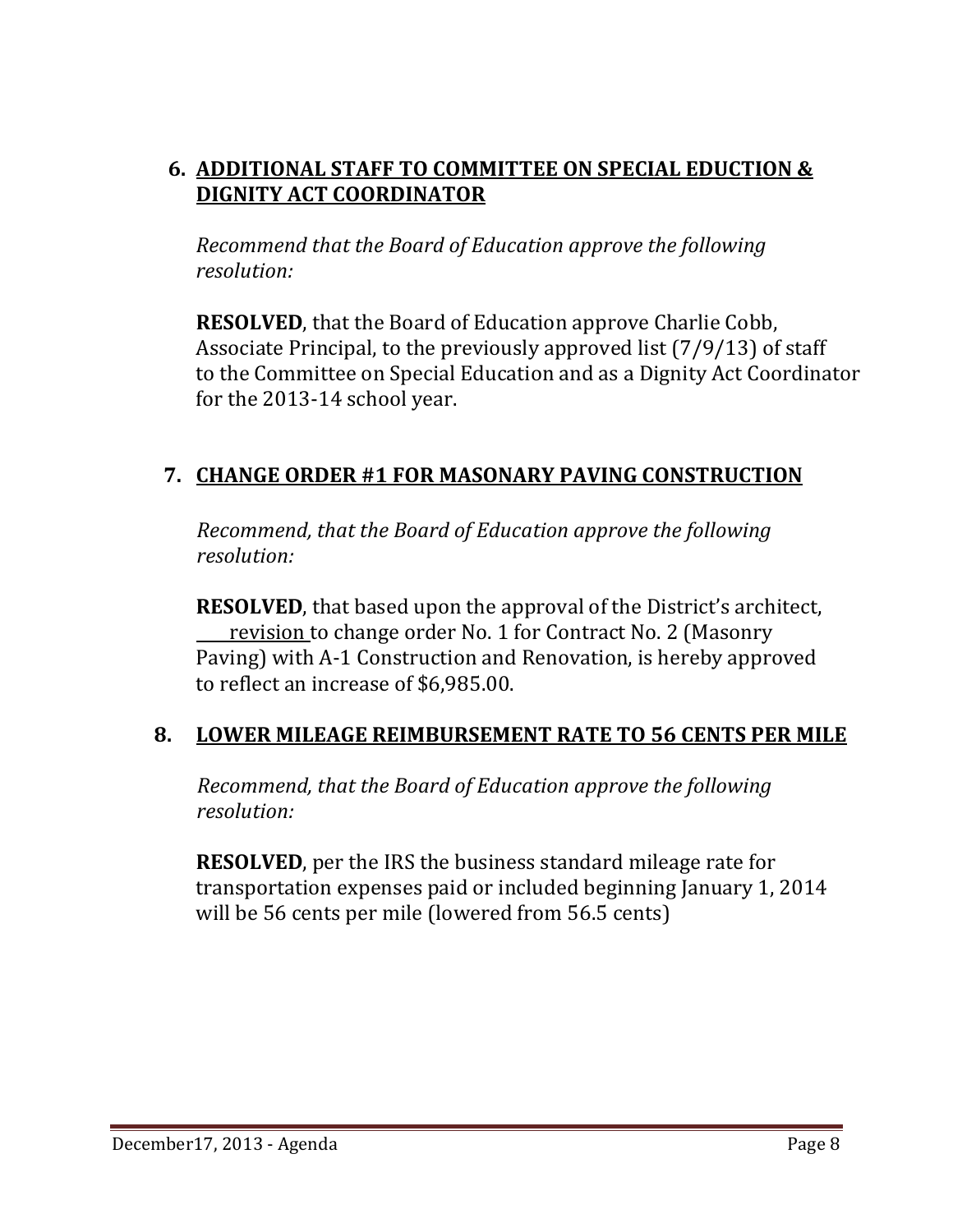# 9. **INCREASE TO THE 2013-14 BUDGET**

*Recommend, that the Board of Education approve the following resolution:*

WHEREAS, the Board of Education approves the installation of a SAVE Hotline for each of our school buildings at a cost not to exceed \$7,000 and

WHEREAS, the District received bullet aid from Senator Boyle,

**RESOLVED,** that the school district budget for the 2013-14 school year be increased in the amount of \$7,000 to reflect the cost of the hotline, and be it

FURTHER RESOLVED, that \$7,000 from the bullet aid be recognized as other State Aid.

# V. **APPROVAL OF SCHEDULES**

Recommend, that the Board of Education approve the following schedules collectively:

# **NON-INSTRUCTIONAL**

#### **SCHEDULE -- CS --CHANGE OF SALARY/ STATUS (Non-Instructional)**

#### **Charles Salerno**

John F Kennedy Intermediate School<br>Position: Custodian Custodian Salary/Step: Step 1 From: \$39,814.00 To: \$45,566.00<br>Effective 12/6/2013 Effective 12/6/2013 Change from Custodial Aide to Custodian. Salary prorated at \$25,587.06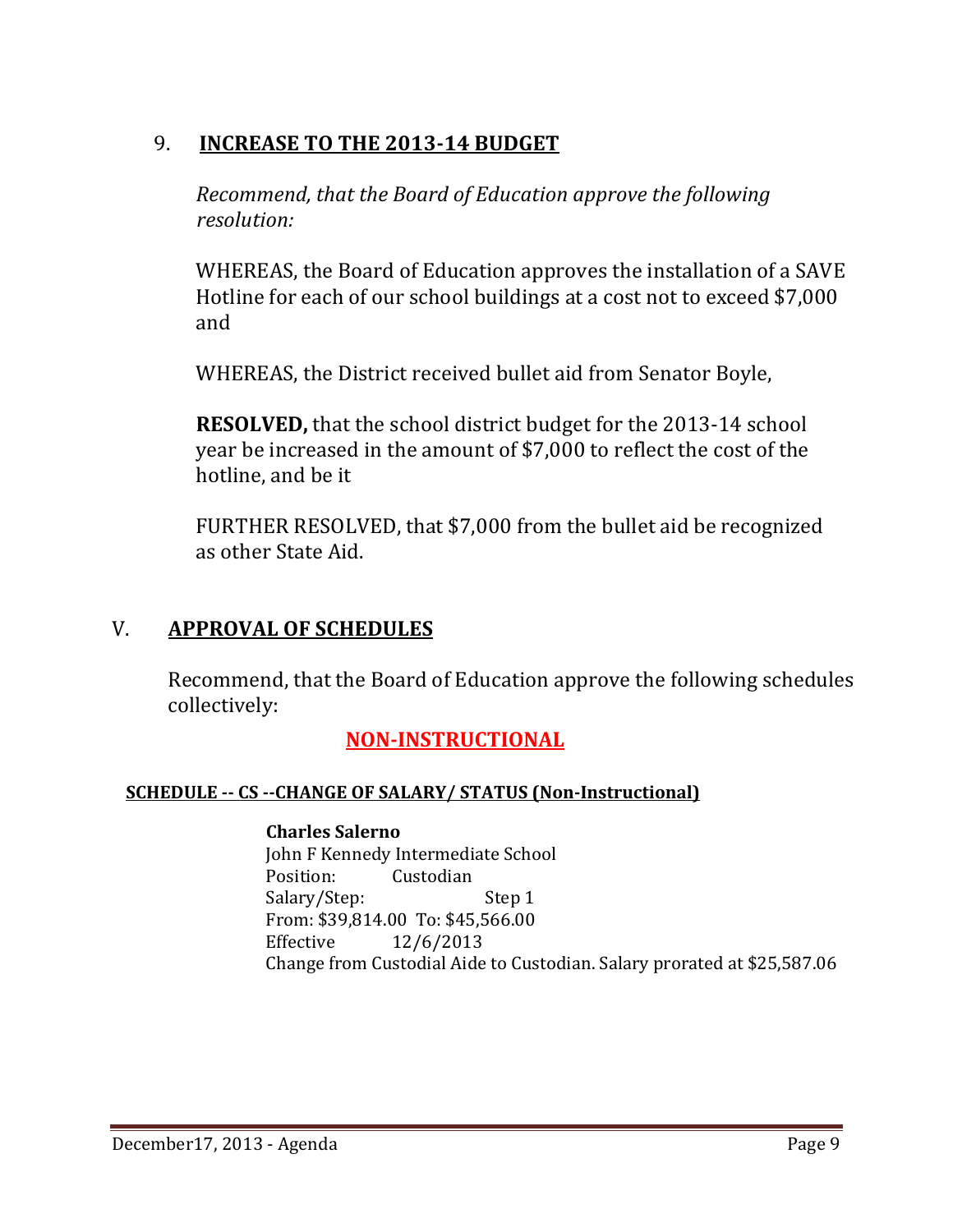#### **SCHEDULE -- NN --APPOINTMENTS (Non-Instructional)**

#### **Anthony Avitabile**

Transportation Position: Bus Driver<br>Salary/Step: \$21.50 Step 1 Effective 12/4/2013 From substitute driver to regular bus driver.

#### **Donna Curcio**

Transportation<br>Position: Position: Bus Driver<br>Salary/Step: \$21.50 Step 1 Effective 12/4/2013 From substitute driver to regular bus driver.

#### **SCHEDULE -- NNPS --PER DIEM SUBSTITUTES (Non-Instructional)**

#### **Jennifer Burns**

District Wide Substitute Non-Instructional Aide<br>\$8.00/hr Salary/Step: Effective 12/11/2013

#### **Patricia Myers**

District Wide Substitute Non-Instructional Aide<br>\$8.00/hr Salary/Step:<br>Effective Effective 12/11/2013

#### **SCHEDULE -- OO --RESIGNATIONS / RETIREMENTS / REMOVALS / TERMINATIONS (Non- Instructional)**

#### **Edward Kemnitzer**

Deer Park High School<br>Position: Securit **Security Guard** Salary/Step:<br>Effective Effective 12/6/2013 Resignation. No outstanding obligation to the district.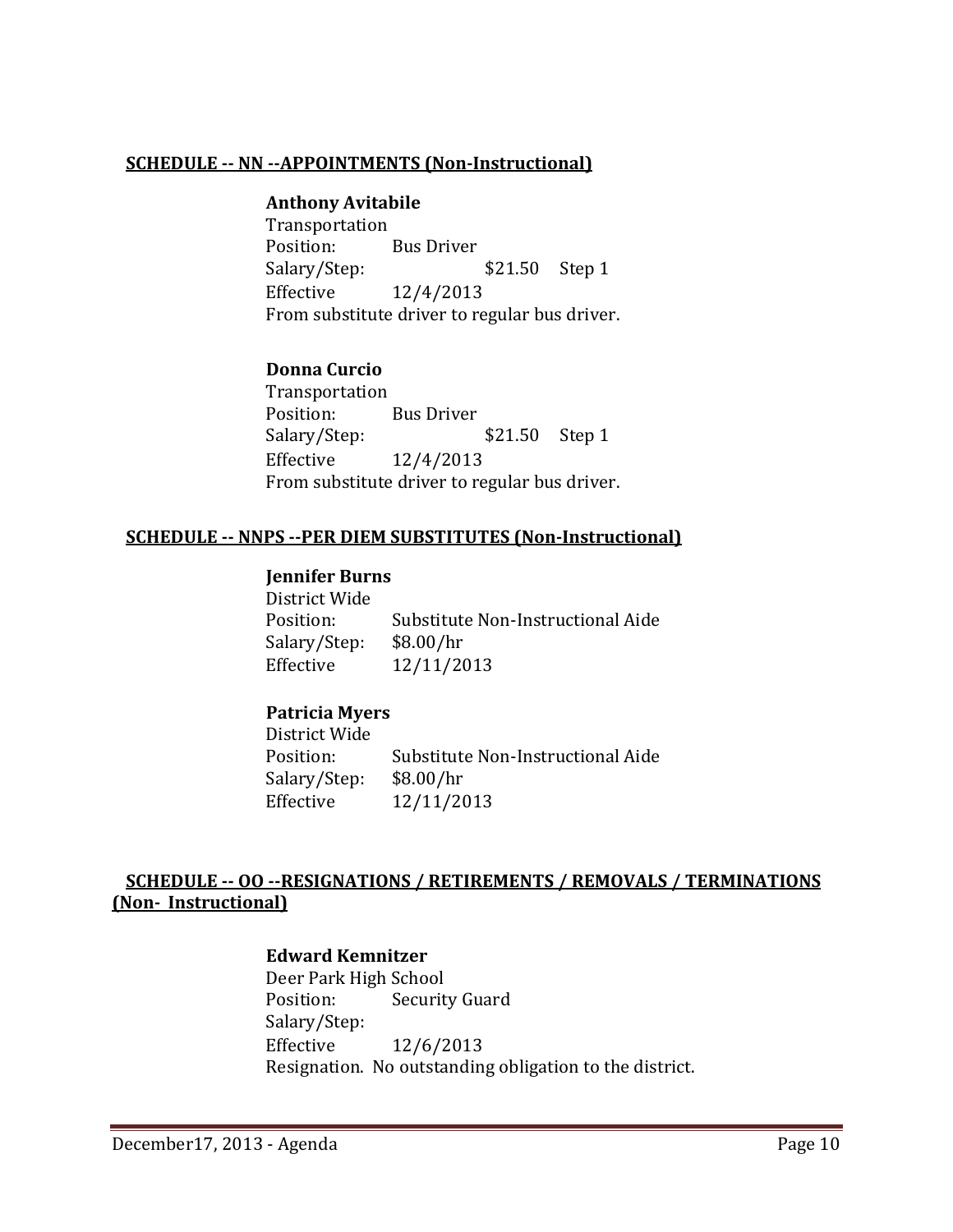#### **SCHEDULE -- QQ --LEAVES OF ABSENCE (Non-Instructional)**

#### **John Andria**

Robert Frost Middle School<br>Position: Custodian Custodian Salary/Step: Effective 11/12/2013 - 11/25/2013 Paid Medical LOA (FMLA)

#### **Glen Coleman**

Deer Park High School<br>Position: Custod Custodian Salary/Step: Effective 12/3/2013 - 1/1/2014 12/3/13-12/12/13 Paid Medical LOA (FMLA) 12/13/13-1/1/14 Unpaid medical LOA (FMLA)

#### **Susan Ermish**

Memorial<br>Position: Print Shop Supervisor Salary/Step: Effective 11/14/2013 - 12/6/2013 Extension of medical LOA (with differential pay)

#### **Roselynn Reffi**

Transportation<br>Position: **Transportation Aide** Salary/Step: Effective 11/5/2013 - 11/15/2013 Extension of unpaid FMLA

#### **SCHEDULE -- TPA --TEMPORARY ASSIGNMENT (Non-Instructional)**

#### **Lawrence Mangan**

Memorial<br>Position: Position: Acting Print Shop Supervisor<br>Salary/Step: \$53,016 Step 10 \$53,016 Step 10 Effective 11/19/2013 - 12/6/2013 Extension of coverage for S. Ermish. Salary prorated at \$2,854.74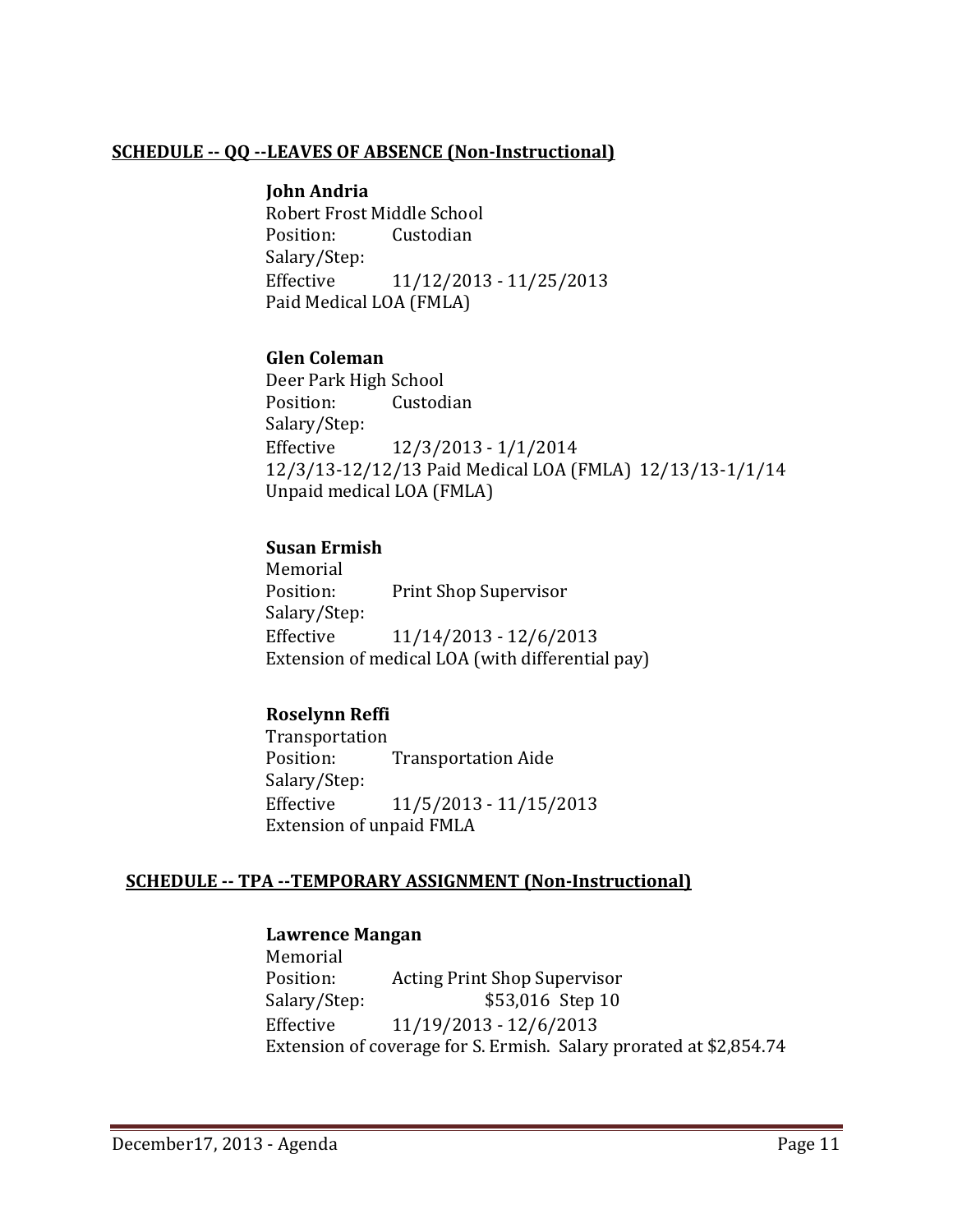#### **SCHEDULE -- W --211 WAIVERS (Non-Instructional)**

#### **Joseph Merlino**

Transportation<br>Position: **Bus Driver** Salary/Step: Effective 1/1/2014 - 12/31/2015 Dates are for extension of present waiver

#### **Jeffrey Parks**

Transportation<br>Position: **Bus Driver** Salary/Step: Effective 1/1/2014 - 12/31/2015 Dates are for extension of present waiver

#### **Vito Rebecca**

Transportation **Bus Driver** Salary/Step: Effective 1/1/2014 - 12/31/2015 Dates are for extension of present waiver

#### **Juan Rodriguez**

Transportation<br>Position: **Bus Driver** Salary/Step:<br>Effective Effective 1/1/2014 - 12/31/2015 Dates are for extension of present waiver

#### **Eddie St. Bernard**

Transportation<br>Position: **Bus Driver** Salary/Step: Effective 1/1/2014 - 12/31/2015 Dates are for extension of present waiver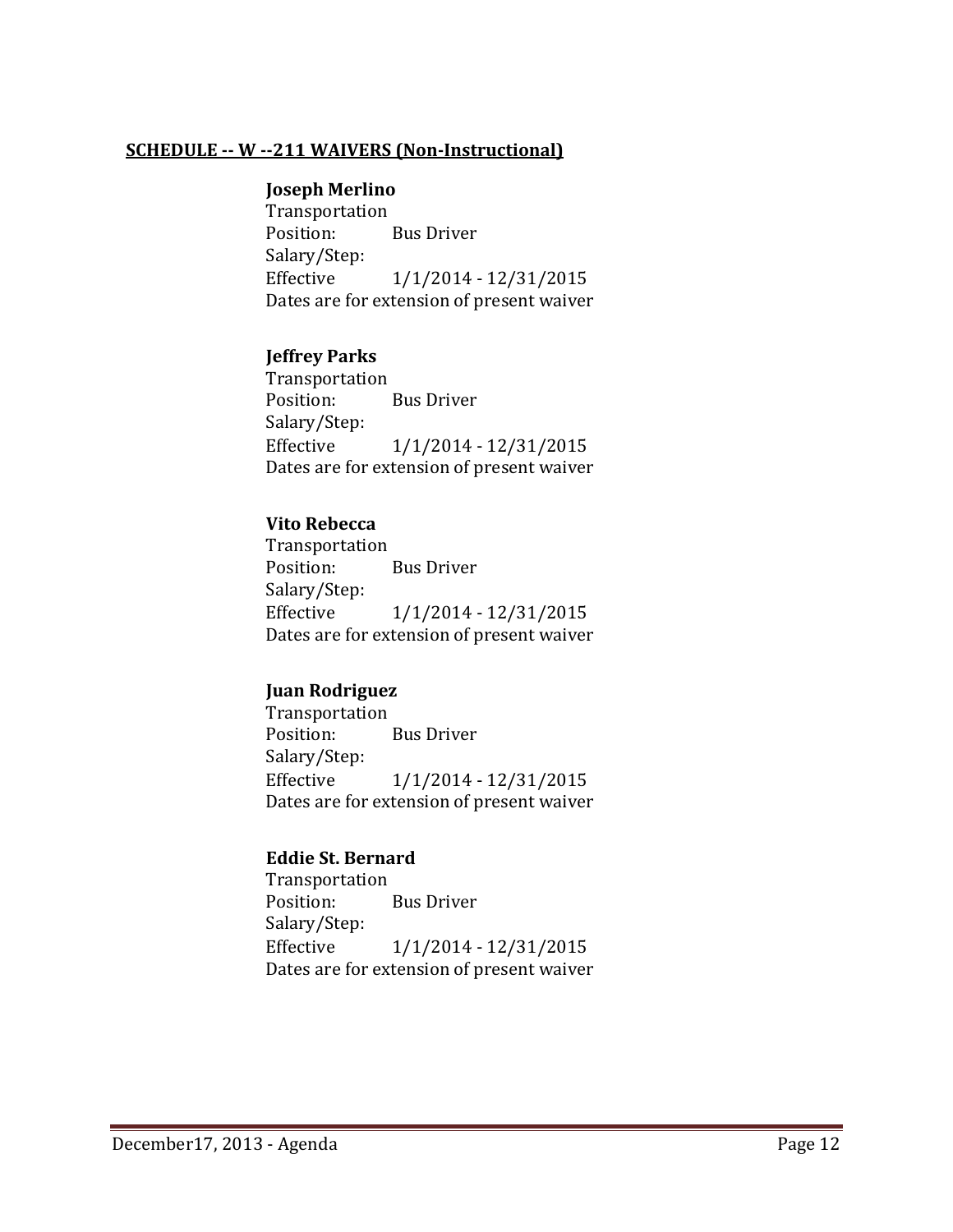# **INSTRUCTIONAL**

#### **SCHEDULE -- L --PART-TIME APPOINTMENTS (Instructional)**

#### **Maria Devitt**

Deer Park High School<br>Position: 5 Spec Position: .5 Special Ed Life Skills Teacher<br>S56,516 MA/Step 1 \$56,516 MA Salary/Step: \$56,516 MA/Step 1<br>Effective 12/2/2013 - 6/30/2014 Effective 12/2/2013 - 6/30/2014 Salary prorated at \$19,780.60

#### **SCHEDULE -- NAS --ADMINSTRATIVE / SUPERVISORY APPOINTMENTS (Instructional)**

#### **Brian Norton**

Deer Park High School Probationary Associate Principal<br>\$109,262.09 Salary/Step:<br>Effective  $1/6/2014 - 1/5/2016$ Salary prorated at \$60,874.59

#### **SCHEDULE -- NS --PERMANENT SUBSTITUTES (Instructional)**

#### **Christina Marra**

Deer Park High School<br>Position: Permai Permanent Substitute Teacher<br>\$115/day Salary/Step: Effective 10/12/2013 - 5/31/2014 Extension of her position as permanent substitute. She will be at RF 11/25/13-1/29/14 and then return to HS for remainder of appointment

#### **SCHEDULE -- O --RESIGNATIONS / RETIREMENTS / REMOVALS / TERMINATIONS (Instructional)**

#### **Jill Florence**

Deer Park High School<br>Position: Science Science Teacher Salary/Step:<br>Effective Effective 1/31/2014 Resignation. No outstanding obligation to the district.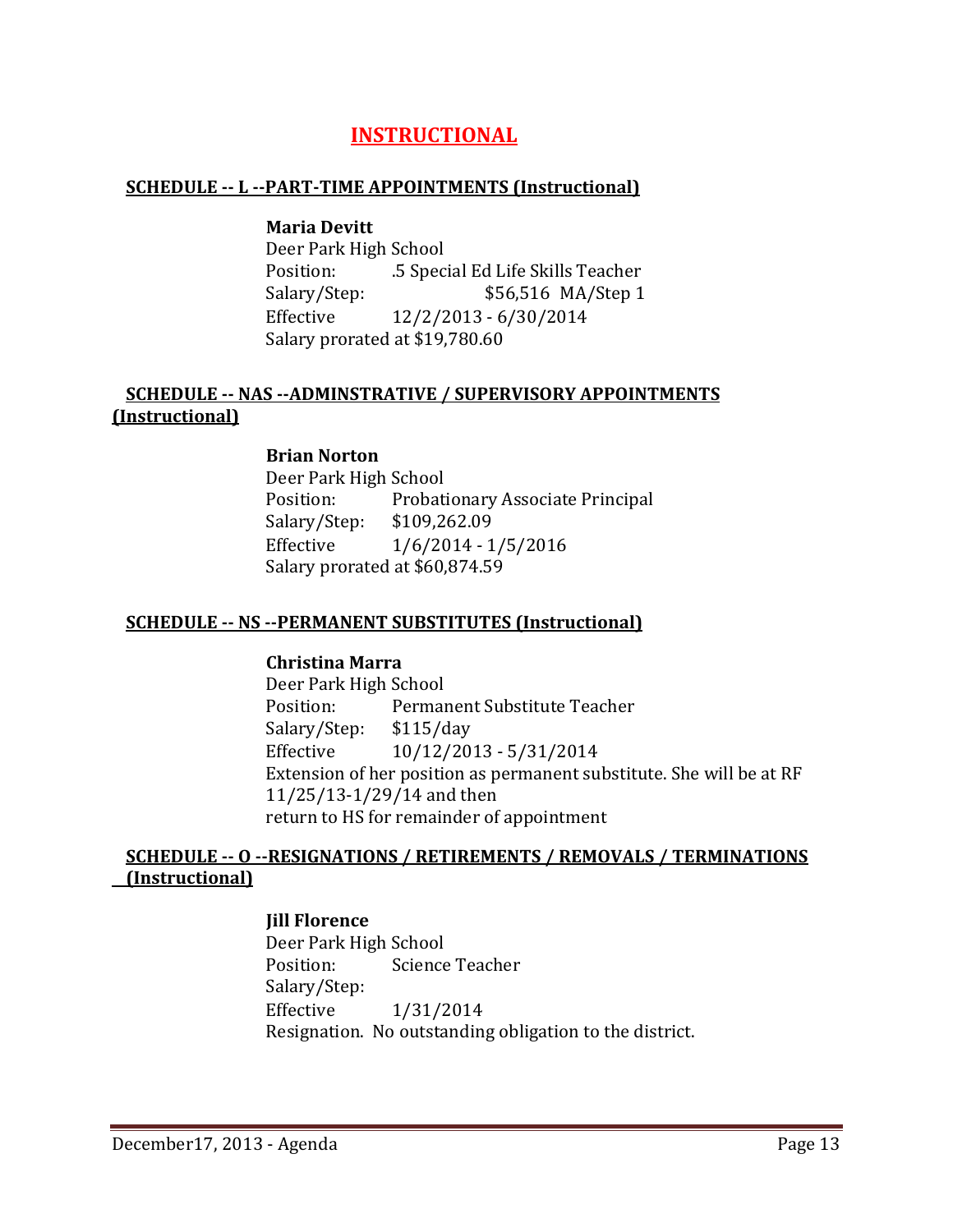#### **Susan Kravitz**

Deer Park High School<br>Position: Math T Math Teacher Salary/Step:<br>Effective  $2/1/2014$ Resignation. No outstanding obligation to the district.

#### **SCHEDULE -- P --TENURE APPOINTMENTS (Instructional)**

#### **Rachel Burkel**

Robert Frost Middle School<br>Position: Special Educ **Special Education Teacher** Salary/Step:<br>Effective Effective 1/26/2013 - 1/25/2014 Tenure Date: January 26, 2014

#### **Edward Johntry**

Deer Park High School<br>Position: Special **Special Education Teacher** Salary/Step: Effective 1/3/2011 - 1/2/2014 Tenure Date: January 3, 2014

#### **SCHEDULE -- Q --LEAVES OF ABSENCE (Instructional)**

#### **Jessica Adamo**

Deer Park High School<br>Position: Math T Math Teacher Salary/Step:  $2/24/2014 - 4/4/2014$ Paid Maternity Sick LOA (FMLA)

#### **Ann Bullis**

John Quincy Adams School<br>Position: Elementary **Elementary Teacher** Salary/Step:<br>Effective Effective 11/20/2013 - 12/1/2013 Extension of paid medical LOA (FMLA)

#### **Desiree LaCova**

Deer Park High School<br>Position: English English Teacher Salary/Step:<br>Effective  $3/10/2014 - 4/25/2014$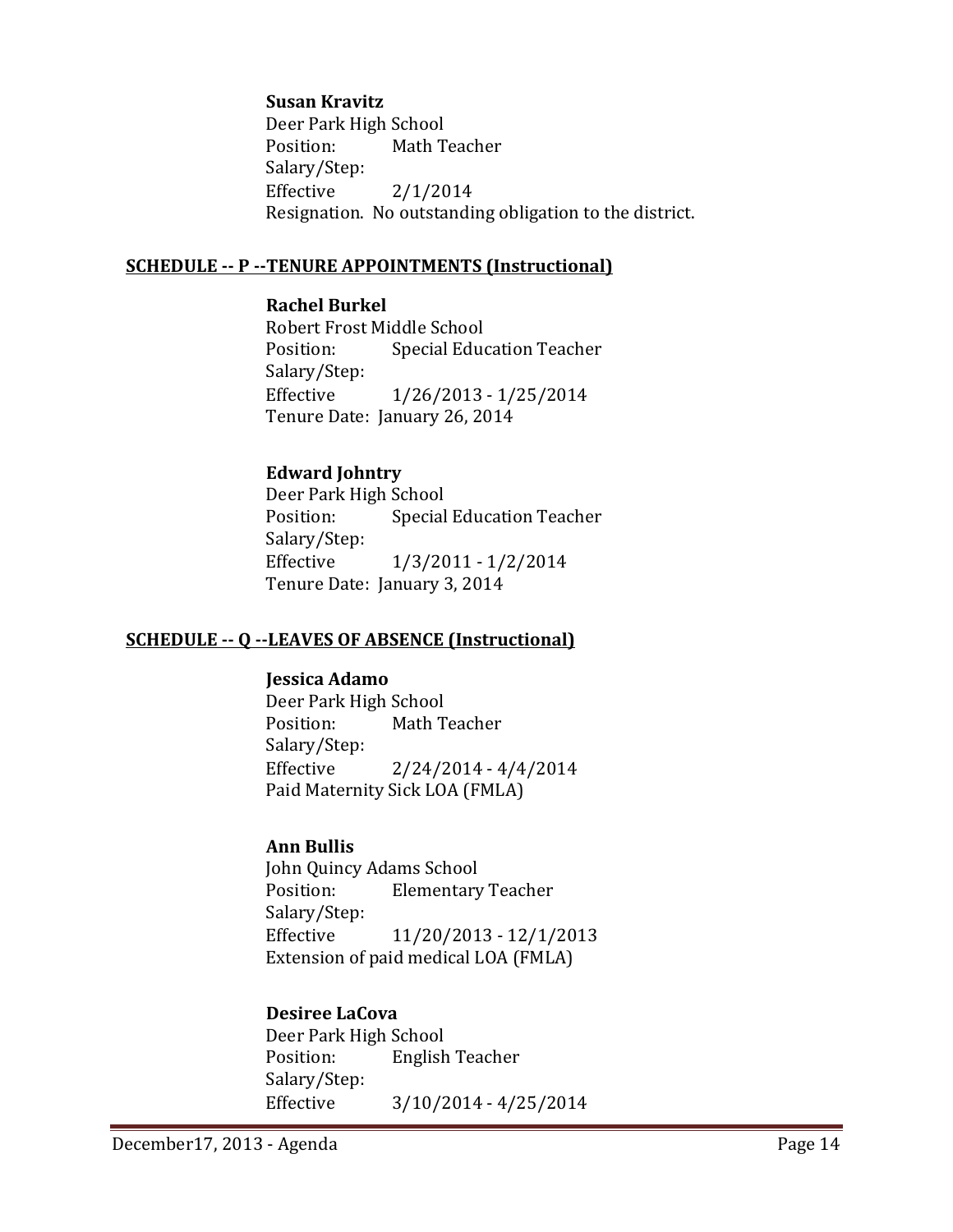Paid Maternity Sick LOA (FMLA)

#### **Jennifer Zylberberg**

John Quincy Adams School<br>Position: Special Edu Special Education Teacher Salary/Step: Effective 10/21/2013 - 1/24/2014 CHANGE OF LOA TO: PAID Maternity Sick LOA (FMLA)

#### **SCHEDULE -- RE --REINSTATEMENT TO FULL TIME (Instructional)**

#### **Alison Branca**

Deer Park High School<br>Position: Science Position: Science Teacher<br>Salary/Step: \$80,7 \$80,761 MA75/Step6 Effective 1/31/2014 Reinstated to 1.0 tenured science teacher. Salary prorated at \$24,228 (for 60%)

#### **SCHEDULE -- TA --PROBATIONARY TEACHING ASSISTANT (Instructional)**

# **Salvatore Finocchiaro**

Robert Frost Middle School Probationary Teaching Assistant<br>\$26,020 Salary/Step: Effective 12/2/2013 - 12/1/2016 Salary prorated at \$18,214

#### **SCHEDULE -- TR --TRANSFERS (Instructional)**

#### **Christina Marra**

Robert Frost Middle School<br>Position: Permanent! Permanent Substitute Teacher<br>\$115/day Salary/Step:<br>Effective Effective 11/25/2013 - 1/29/2014 Temporary transfer from HS to RF

#### **SCHEDULE -- TTPA --TEMPORARY ASSIGNMENT (Instructional)**

#### **Gregory Schollmeyer**

Deer Park High School<br>Position: [V Head Position: JV Head Wrestling Coach<br>Salary/Step: \$4,106.69 Salary/Step: \$4,106.69 8.5 Units/Step 1<br>Effective 11/20/2013 - 2/28/2014 Effective 11/20/2013 - 2/28/2014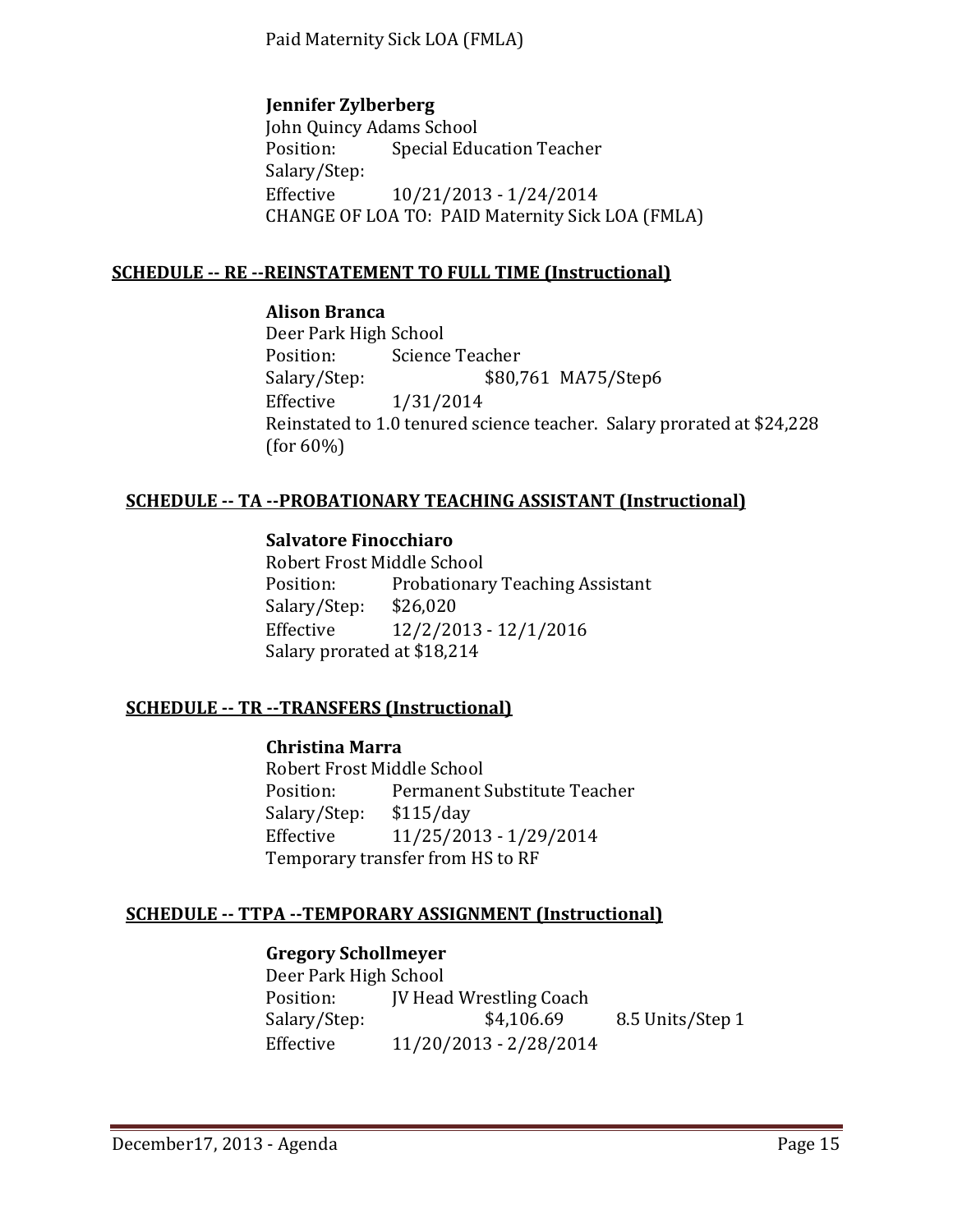# **SCHEDULE13/BP-746 – SCHEDULES OF BILLS PAYABLE**

| #11<br>Daily Check Register<br>Daily Check Register<br>Daily Check Register<br>Daily Check Register | 11/20/2013<br>11/25/2013<br>11/25/2013<br>11/25/2013 | \$2,856.00<br>\$2,141.42<br>\$8,682.66<br>\$20,644.86 |
|-----------------------------------------------------------------------------------------------------|------------------------------------------------------|-------------------------------------------------------|
|                                                                                                     |                                                      |                                                       |
|                                                                                                     |                                                      |                                                       |
|                                                                                                     |                                                      |                                                       |
|                                                                                                     |                                                      |                                                       |
|                                                                                                     |                                                      | \$1,304.94                                            |
| Daily Check Register                                                                                | 11/27/2013                                           | \$150.00                                              |
| #5                                                                                                  | 11/30/2013                                           | \$2,097,434.45                                        |
| #19                                                                                                 | 11/30/2013                                           | \$61,760.00                                           |
| #6                                                                                                  | 12/3/2013                                            | \$142,853.03                                          |
| #9                                                                                                  | 12/3/2013                                            | \$2,000.00                                            |
| #12                                                                                                 | 12/3/2013                                            | \$18,214.19                                           |
| #22                                                                                                 | 12/3/2013                                            | \$3,066,591.74                                        |
| Daily Check Register                                                                                | 12/3/2013                                            | \$9,519.76                                            |
| Daily Check Register                                                                                | 12/6/2013                                            | \$8,682.66                                            |
| Daily Check Register                                                                                | 12/6/2013                                            | \$20,720.00                                           |
| #7                                                                                                  | 12/17/2013                                           | \$425.00                                              |
| #10                                                                                                 | 12/17/2013                                           | \$52,125.00                                           |
| #13                                                                                                 | 12/17/2013                                           | \$4,216.43                                            |
| #24                                                                                                 | 12/17/2013                                           | \$98,354.51                                           |
| #25                                                                                                 | 12/31/2013                                           | \$162,423.50                                          |
|                                                                                                     |                                                      | 11/26/2013                                            |

# **SCHEDULE BDP13-021 – BID RECIND**

Bids for Bid # BDP13-021 were received and opened at 11:00 am on November 25, 2013.

Bids were advertised in Newsday. Forms and specifications were processed in accordance with Section 103 of the General Municipal Law and bids were solicited from vendors on the standard bid list of the District as well as on the Empire State Bid System at [www.EmpireStateBidSystem.com.](http://www.empirestatebidsystem.com/)

Bids were received from the following vendors:

| Acme Bus Corp.                                 | \$8400.00 |
|------------------------------------------------|-----------|
| Educational Bus Transportation, Inc. \$8349.00 |           |
| Towne Bus Corp.                                | \$8990.00 |

Driver Assistant and Wheelchair Van Driver Assistant and Wheelchair Van Driver Assistant and Wheelchair Van

Present at bid opening: Lauren von Ende, Purchasing Agent; Concetta Bertelle, Recorder; and Patricia Shea, Transportation Supervisor. There were no vendors in attendance.

It is recommended that the bid be rescinded from the following vendor as the lowest responsible bidder meeting specifications:

Educational Bus Transportation, Inc.

The reason for the bid rescind is that we were given a price from Eastern Suffolk BOCES of \$4091.00 for the same service. This information was only recently provided by Eastern Suffolk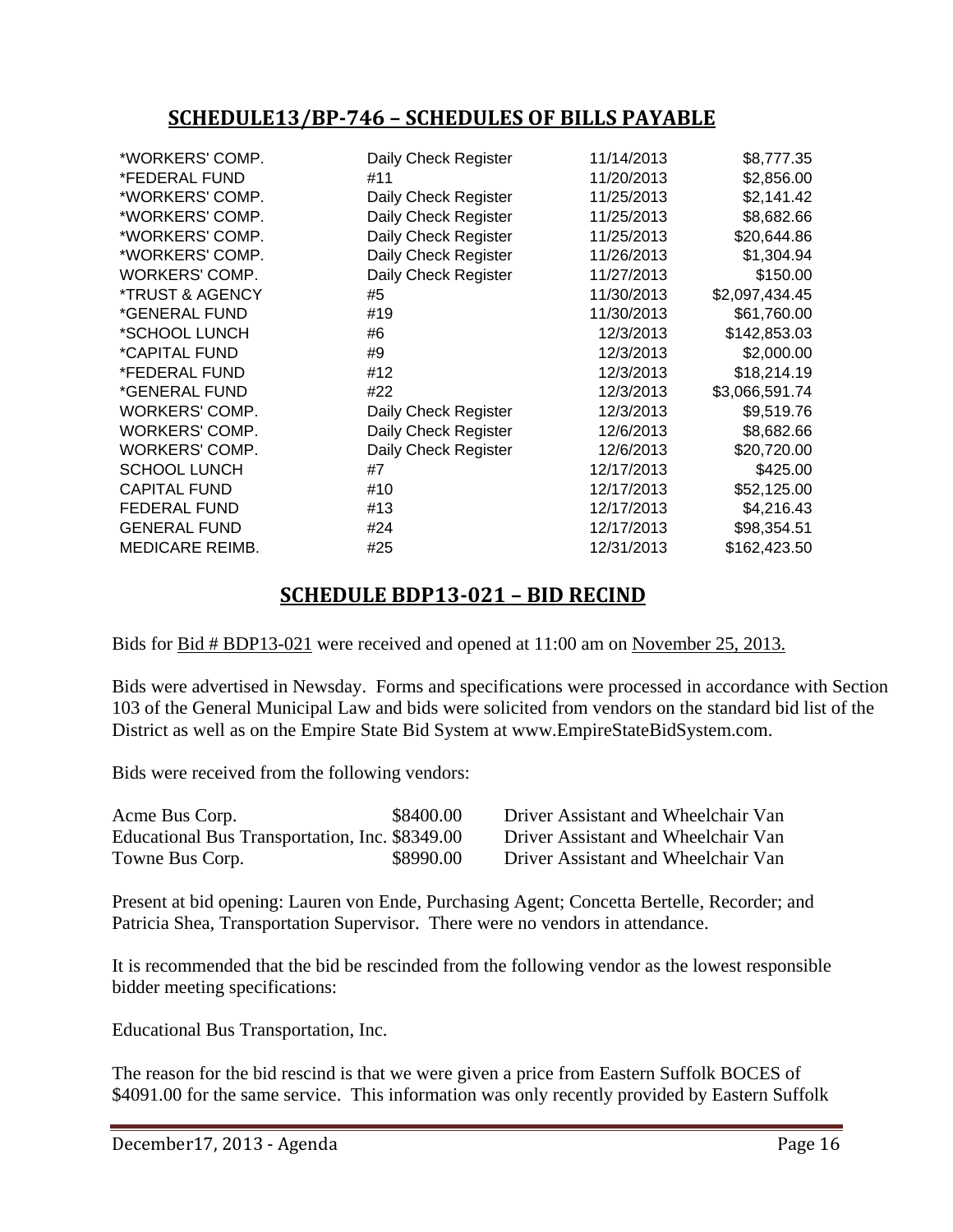# **SCHEDULE 13-E-370 - EXPLANATION OF BUDGETARY TRANSFERS** #T12

# **SCHEDULE 13-F-237 & 238 - CONTRACT REPORTS**

# **SCHEDULE 12-H-13 – HOME TEACHING (regular & S/E)**  (confidential)

#### **SCHEDULE 12-S-13 – SPECIAL TRANSPORTATION**  (confidential)

# **SCHEDULE 12-SE-13 - COMMITTEE RECOMMENDATIONS** (confidential)

# VII. **RECEIPT OF SCHEDULES**

*Recommend that the Board of Education approve the following receipt of schedules collectively:*

# **SCHEDULE 13-A-416 – TREASURERS REPORT**

| Statement of Revenues* - | General Fund -<br>Federal Fund -<br>School Lunch Fund - | November<br>November<br>November |
|--------------------------|---------------------------------------------------------|----------------------------------|
| Treasurer's Report       | November                                                |                                  |
| Cash Flow -              | November                                                |                                  |
| Claims Audit Report -    | November 1, 2013 - November 30, 2013                    |                                  |